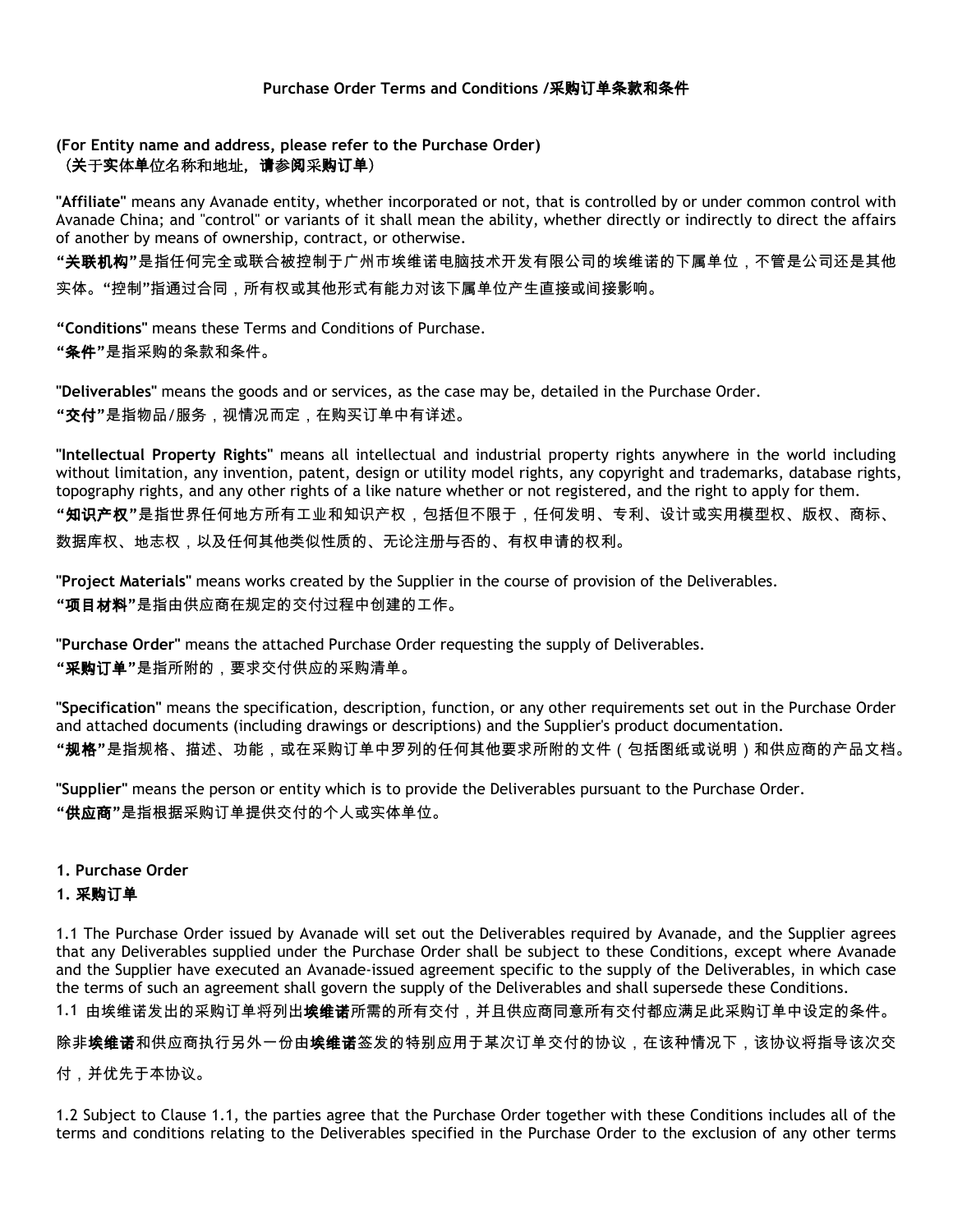and conditions relating to such Deliverables on any other purchase order, confirmation, invoice, payment slip or any other related document, and in particular, those documents issued by the Supplier.

1.2 根据条款 1.1,双方同意本采购订单及有关条款将包括所有的与本次采购相关的条款和约定。其他的采购订单,确认书,

发票,支付单据等类似文件,特别是供应商独自签发的文件上所列出的采购条款和约定均和本采购无关且不能取代本协议。

1.3 In the event that the Supplier has to design, develop or manufacture goods specified on the Purchase Order specifically for Avanade, the Supplier shall submit to Avanade a prototype and/or plans for approval. The Supplier must obtain written confirmation from Avanade that the prototype and/or plans have been accepted and full production of the goods can commence before commencing the work. Avanade will not be liable to reimburse any costs incurred by the Supplier prior to receipt of this written confirmation.

1.3 当供应商专门为埃维诺设计,开发或制造采购订单上指定的货物时,供应商应向埃维诺提交拟交付货物的样品和(或) 计划并请求批准。供应商在开始批量生产前必须获得埃维诺的书面确认, 确认该拟交付货物的样品和计划可被接受,并且 告知供应商可以按样和计划开始批量生产。埃维诺将不承担或补偿供应商任何此前发生费用。

### **2. Delivery**

# **2.** 交付

2.1 The Deliverables shall be delivered or performed on the date and at the place specified in the Purchase Order.

2.1 交付应在采购订单指定的日期和地方执行。

2.2 Unless expressly agreed otherwise in writing the Deliverables shall be delivered during Avanade's normal business day. Delivery and any other costs associated with the supply of the Deliverables shall be at the Supplier's own expense unless otherwise stated on the Purchase Order.

2.2 除非以书面形式明确约定,交付应当在埃维诺正常工作日进行。除非在采购订单中另有说明,供应商应承担交付和提供

交付相关的所有费用。

2.3 Avanade's signature given on any delivery note or other documentation presented for signature in connection with delivery of the Deliverables is evidence only of the number of packages received, and not evidence of actual quantity, quality or condition of Deliverables.

2.3 送货单的埃维诺签名或其他交付运送相关文件上的签名仅是收到的包裹数量的证据,而不是交付实际数量、质量或条件

的证据。

### **3. Specifications and Rejection**

### **3.** 规范书和拒收条款

3.1 The Deliverables must conform in all respects with the Specifications. All goods in the Deliverables must be of sound materials, workmanship and (where the Supplier is responsible for this) design, and shall be equal in all respects to relevant samples or patterns provided by or accepted by Avanade. All services in the Deliverables shall be performed in a sound manner and shall be free from all defects including (to the extent that the Supplier is responsible for design) defects in design or installation.

3.1 交付件必须符合规范书所有的规则。所有交付物品必须有可靠的的原料和设计,并且必须和埃维诺确认接受的有关样品

或形式等同。所有需交付的服务应可靠,并避免缺陷包括在(如果责任在供货商)设计或安装时遇到的缺陷。

3.2 All Deliverables must pass Avanade's acceptance tests. Avanade shall be entitled to reject all Deliverables that do not meet the provisions of Clause 3.1. If by the nature of the Deliverables any defects or any failure to conform with Clause 3.1 does not or would not become apparent (despite the carrying out of any examination) until after use, Avanade may reject the same even after a reasonable period of use.

3.2 所有的交付需要通过埃维诺的接受测试。埃维诺有权拒收所有的不符合 3.1 条款要求的交付件。如果某些不符合 3.1 要

求的缺陷知道使用后才被发现(尽管已执行过测试),即使已经经过了一段合理的使用期,埃维诺同样有权拒收。

3.3 Any Deliverables rejected under Clause 3.2 must at Avanade's request be replaced or re-performed as the case may be by the Supplier at the Supplier's expense. Alternatively, Avanade may elect (at Avanade's option) to cancel the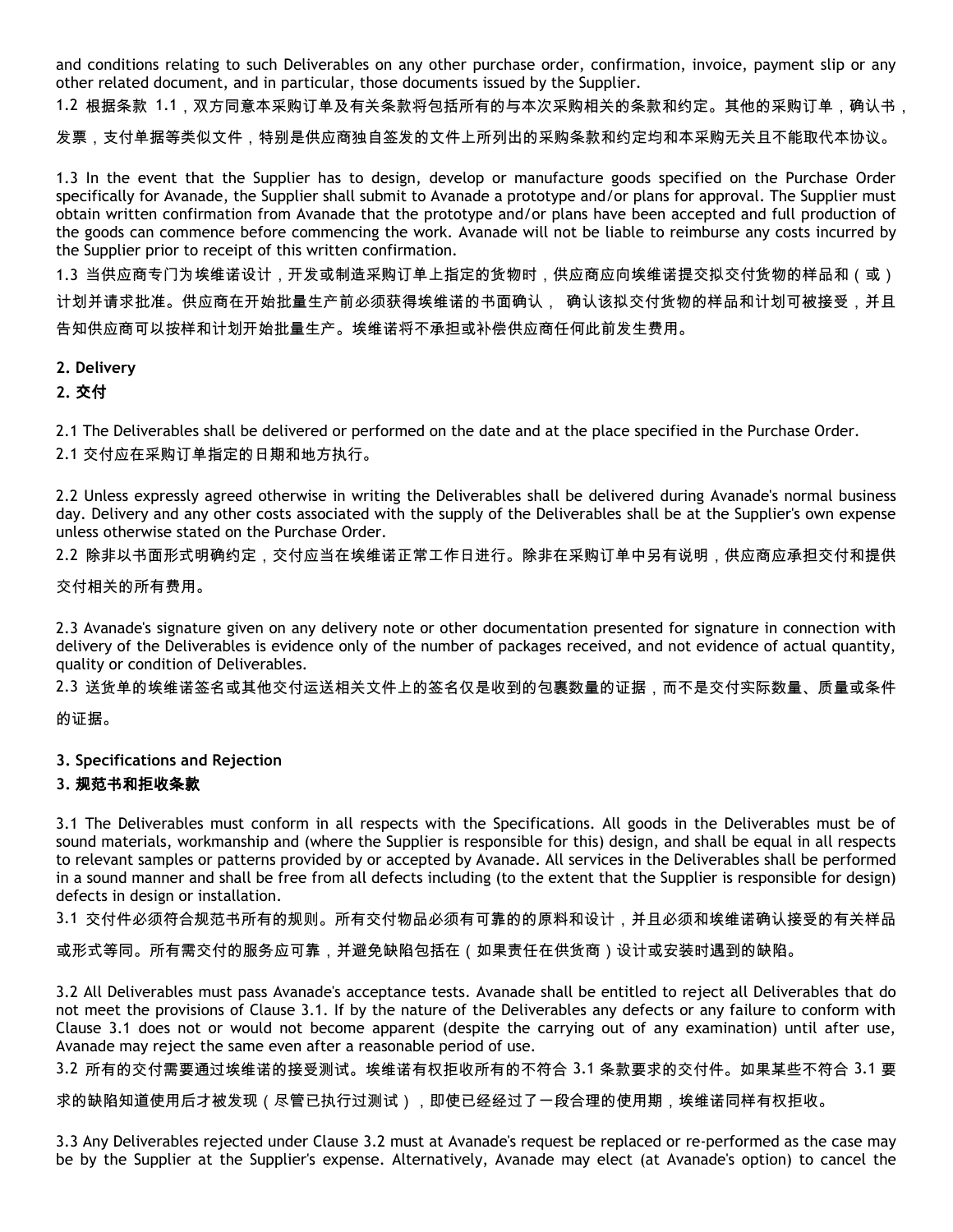Purchase Order pursuant to Clause 9 in respect of the Deliverables in question and the whole of the remainder of the Deliverables (if any) covered by the Purchase Order. All rejected Deliverables will be returned to the Supplier at the Supplier's expense.

3.3 所有根据条款 3.2 被拒收的交付,应根据埃维诺的要求被替换或者返工,并由供应商承担相关费用。或者,埃维诺可以

根据条款 9 选择取消采购订单中有问题的交付及剩余的交付。所有被拒的交付将被退回供应商,并由供应商承担有关费用。

3.4 The Deliverables shall be in accordance with any applicable China or international standards. The Deliverables shall comply at the time of delivery or performance with all relevant requirements of any applicable statute, statutory rule or order or other instrument having the force of law.

3.4 交付应遵守任何适用的中国法律或国际章程。交付需要履约交货期适用的有关法规,或其他具有法律效力的文书规定。

3.5 Notwithstanding Avanade's rights under Clauses 3.3, Avanade shall be entitled to return any goods to the Supplier for a full refund within 15 days of delivery without incurring any costs or charges whatsoever.

3.5 除条款 3.3 中提及到的埃维诺拒收交付件的权利,埃维诺能够在 15 天内退还物品并拿回全额货款,且无需支付任何费

用。

#### **4. Inspection**

### **4.** 检查

4.1 The Supplier shall permit Avanade access to its premises at any reasonable time in order to inspect the Deliverables in the course of manufacture, provision or storage. If, as a result of such inspection, Avanade is not satisfied that the Deliverables will comply with the Purchase Order, it shall notify the Supplier in writing and the Supplier shall, as soon as possible, take all necessary steps to ensure compliance. An inspection or notification by Avanade shall not relieve the Supplier of its obligations under the Purchase Order.

4.1 供应商应允许埃维诺在任何合理的时间进入其厂房,检查交付物品的制造,供应或存储的过程。如果经检查,埃维诺认

为交付没有遵守采购订单,应当以书面形式通知供应商。供应商应尽快采取一切必要步骤,以确保遵守。埃维诺的视察或通

知不会免除采购订单中供应商的义务。

#### **5. Property and Risk**

### **5.** 财产和风险

5.1 Property and risk in goods shall pass to Avanade when they are delivered in accordance with Clause 3. Such passing of property and risk shall be without prejudice to any right of rejection arising under these Conditions.

5.1 当交付按条款 3 进行时,财产和风险应转交给埃维诺。这种财产和风险的转移,不得损害本协议中约定的任何"拒收"的

有关权利。

#### **6. Prices and Payment**

### **6.** 价格和支付

6.1 Prices and the currency shall be as specified in the Purchase Order. For the avoidance of doubt, prices will be the final price including all the related taxes, which shall be applied in addition to the prices where applicable. If required by Avanade, the detailed price list should also be provided, such as the taxes, service charges, etc.

6.1 价格和货币应在采购订单中指定。为免疑问,价格为含税总价,包括有关的物品和服务税费。埃维诺有要求,供应商应

提供价格明细,列出诸如税费,服务费的分项内容。

6.2 No increase in price shall be made or accepted unless agreed in writing by Avanade.6.2 除非经埃维诺书面同意,价

#### 格不应增加。

6.3 The Supplier shall submit an invoice once the Deliverables have been delivered. Original invoices shall normally directly be submitted by mail to the requestor.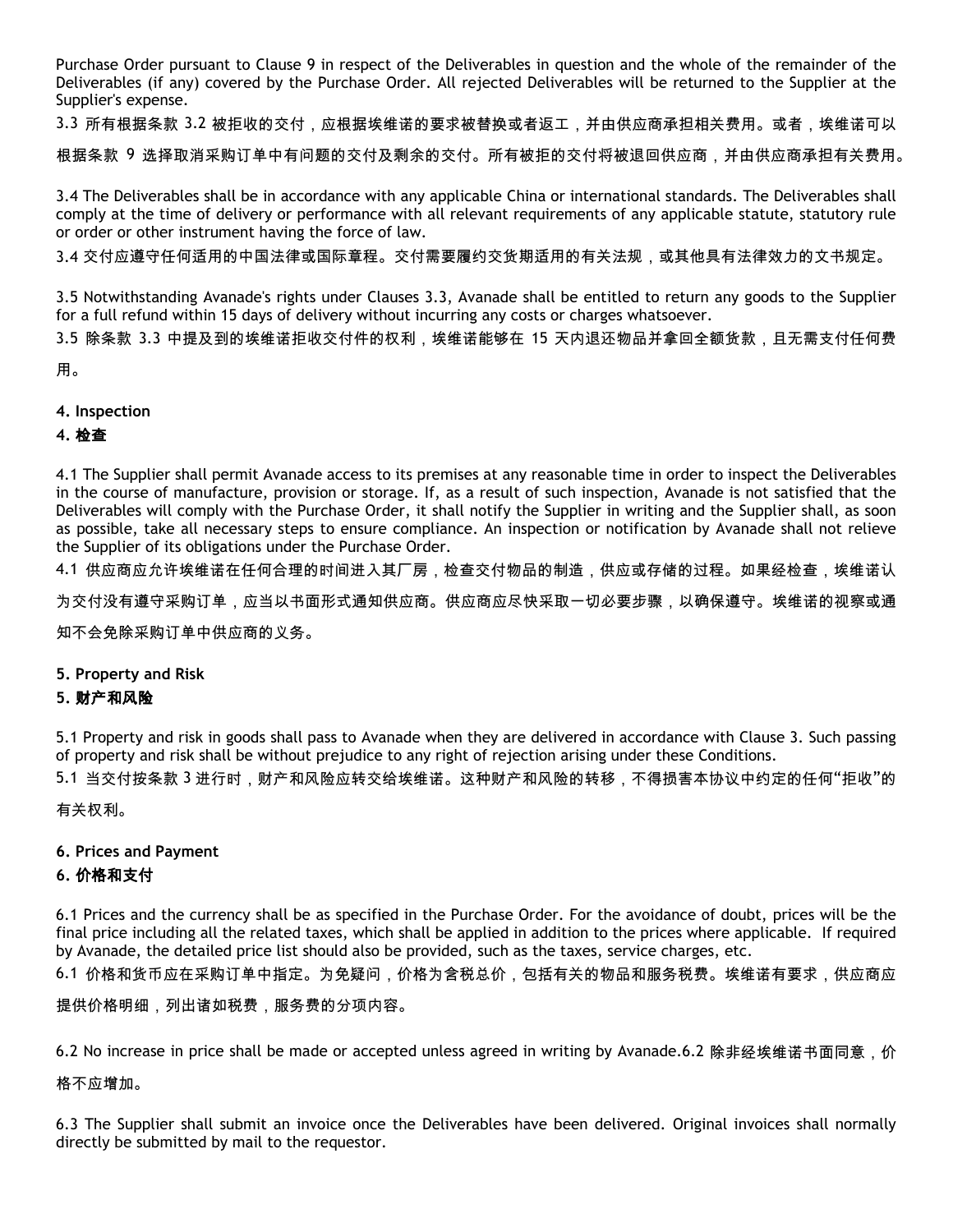6.3 一旦交付已完成,供应商应提交发票。发票原件应直接寄/交给请购人。

6.4 Avanade shall pay the Supplier within 30 days of receipt of a correct and duly submitted invoice, according to official billing date.

6.4 埃维诺在收到准确、正式提交的发票后,根据正式开票日期,埃维诺于 30 天后将款项支付到供应商的账户。

6.5 If Avanade disputes any prices or charges in an invoice, it shall notify Supplier within ten (10) business days of receipt of the relevant invoice, identifying clearly the disputed part of the relevant invoice. Supplier shall cancel the original invoice and reissue an invoice for the undisputed amount within 5 days.

6.5 如果请购人对于发票中的任何价格或收费有异议,应当在收到有关发票十(10)个工作日内通知供应商,阐明发票有异

议的部分。供应商应取消原始发票,并在 5 天之内重新出具无异议金额的发票。

6.6 The parties shall promptly investigate any disputed invoice and will act reasonably to seek to resolve the dispute. Any disputed invoice or part of an invoice agreed by Avanade to be payable following resolution shall be re-invoiced as appropriate. Notwithstanding the foregoing, Supplier shall continue to provide the deliverables as if the dispute did not exist.

6.6 双方应当及时调查任何有争议的发票,采取合理的行动,以寻求解决争端。任何有争议的应付发票或发票的一部分,应 遵循协议重新开具。即便存在发票争议,供应商仍应继续履约提供交付。

6.7 Supplier shall be responsible for ensuring that all information on invoices is complete and accurate, and that specific reference is made to financial charge codes, purchase order numbers or job numbers submitted by Avanade personnel.

6.7 供应商应负责保证所有发票的信息是完全和准确的,并确保在发票上标注出对应的由埃维诺方面提供的采购订单号,合

同编号。

### **7. Intellectual Property Rights**

#### **7.** 知识产权

7.1 The Supplier warrants that neither the sale nor use of goods nor the performance or provision of the Deliverables will infringe any China or foreign copyright, patent or trade mark.

7.1 供应商应保证物品的销售,使用,交付的性能和供应不侵犯任何中国或外国的版权、专利或者商标。

7.2 The Supplier shall indemnify Avanade from all actions, costs, claims, demands, expenses and liabilities whatsoever resulting from any actual or alleged infringement as set out in Clause

7.2 供应商应向埃维诺赔偿条款 7.1 中罗列的任何实际或涉嫌的侵权行为:费用,索赔,要求,费用和负债。而且,供应商 应维护或协助埃维诺(由埃维诺决定)在这方面任何可能遇到的的诉讼辩护。

7.3 In the event of such claim or action, the Supplier shall do all things and take such action (including procuring any required licenses, consents or authorisations or modifying or replacing any infringing item) without charge to Avanade as shall be necessary to prevent or remedy (without detracting from the overall functions or performance) any infringement, provided that Avanade will use reasonable endeavors to mitigate its loss; the Supplier shall at all times act in such a way as to minimise interruption and disruption to the operation of Avanade's business.

7.3 在此类索赔或诉讼的事件中,供应商应采取一切必要行动(包括购买任何所需的许可证,同意,授权,修改或替换任何 侵权项目)且不应向埃维诺收取任何费用,以防止或补救(不影响整体功能或性能)任何的侵权。埃维诺将尽合理的努力以 减轻其损失;供应商应努力减少对埃维诺的业务运作的中断和干扰。

7.4 All Intellectual Property Rights in any of the Supplier's pre-existing materials used in the provision of the Deliverables to Avanade shall be owned by the Supplier. Notwithstanding the above, the Supplier hereby grants Avanade an irrevocable royalty free license to use, copy or modify such pre-existing materials for its internal business purposes.

7.4 供应商拥有其任何已有的,为埃维诺提供交付中使用到的原材料的所有知识产权。但是供应商特此授予埃维诺不可撤销 的免版税许可,同意其以内部业务为目的,复制或修改此类已有材料。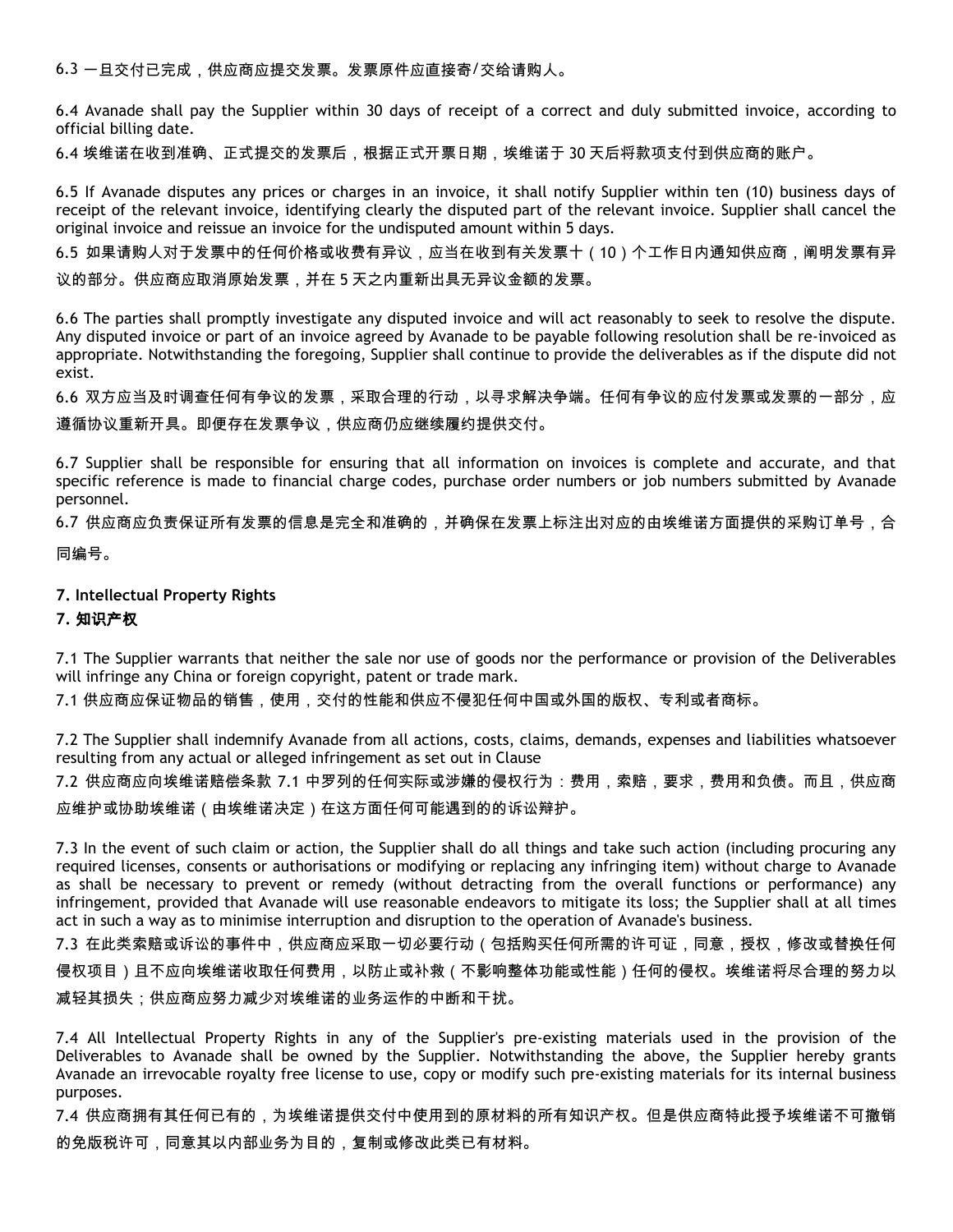7.5 The Intellectual Property Rights in the Project Materials shall vest upon creation in Avanade. In the event that the Supplier requests and Avanade grants written consent such that the Intellectual Property Rights for specific Project Materials are not assigned to Avanade, the Supplier hereby grants to Avanade and its Affiliates an irrevocable royalty free licence to use, copy or modify the Project Materials with a right to sublicense those Project Materials to third parties for any purposes intended by Avanade and notified to the Supplier from time to time.

7.5 项目材料的知识产权应归属埃维诺。如果供应商要求,经埃维诺书面同意,某些特定的项目材料的知识产权不属于埃维 诺,供应商特授予埃维诺及其关联机构不可撤销的免版税权利,可复制或修改项目材料,并有权以任意目的转授这些项目材 料给第三方,并不时的通知供应商。

### **8. Cancellation**

### **8.** 取消

8.1 If a party is delayed or prevented from performing its obligations under the Purchase Order by circumstances beyond its reasonable control (including acts of God, war, riot etc.), such performance shall be suspended and if it cannot be completed within a reasonable time after the due date as specified in the Purchase Order, the Purchase Order may be cancelled by the other party.

8.1 如果有一方因不可抗力(包括天灾,战争,动乱等等)无法按时履约,其合理可控交付应相应延期。但是如果不能在约 定到期日后的合理时间内完成交付,另一方可以取消采购订单。

8.2 Subject to Clause 8.1, Avanade reserves the right to cancel the whole or any part of the Purchase Order or any consignment on account thereof if the same is not completed in all respects in accordance with the instructions and Specifications specified in the Purchase Order and with the foregoing conditions, in particular with Clauses 2.1, 3.1, and 3.4, compliance with which by the Supplier is of the essence and a fundamental condition of these Conditions. If Avanade cancels the whole or any part of a Purchase Order or consignment it shall only be obliged to pay the Supplier in relation to such items of the Purchase Order or consignment that have been expressly accepted by it. In the event of Avanade cancelling the Purchase Order as to all or any of the Deliverables covered thereby, Avanade shall be entitled to purchase from a third party a like quantity of Deliverables of similar description and quality and in that event the Supplier shall be liable to reimburse to Avanade on demand all additional expenditure incurred by Avanade in connection with Avanade's said cancellation including any increase in price over that stated on the Purchase Order. 8.2 根据条款 8.1,埃维诺将根据采购订单中约定的指导和技术规格(特别 2.1,3.1,3.4 这几个需要供应商遵循的重要的基础 的条款,并根据事态发展情况,保留取消全部或者部分采购订单或委托的权利。 如果埃维诺取消全部或者部分采购订单或 委托,埃维诺仅有责支付供应商埃维诺已接受的与相关订单或委托有关的物品。如果埃维诺因此取消所有或部分的采购订单, 埃维诺有权从第三方买进相同数量的类似品质的物品和服务,在此情况下,供货商有责任偿还埃维诺所有的与取消此采购订 单相关的额外支出,包括多于本采购订单所约定的采购费用支出。

#### **9. General**

### **9.** 总则

9.1 The Supplier agrees:

(a) that it shall comply, and warrant that it has complied, with applicable data protection laws and regulations (together, the "Data Protection Laws") and Avanade's data privacy policy; and

(b) that it shall not, by any act or omission, put Avanade in breach of any of the Data Protection Laws, in connection with the Purchase Order.

9.1 供应商同意:

(a) 应遵守,并保证已遵守数据保护的法律和法规(统称"数据保护法")和埃维诺公司的数据隐私政策

(b) 不得以任何的行为或不作为,在与埃维诺的采购订单中违反任何数据保护法

9.2 The Supplier maintain in effect throughout the time required for Supplier to perform its obligations pursuant to these Conditions and for a period of one year thereafter, the following types of insurance at the following minimum amounts:

a. Public Liability insurance with limits of not less than \$10,000,000 or the equivalent in local currency per occurrence and in the aggregate and including the following: products and completed operations coverage; coverage for claims and lawsuits brought anywhere in the world. Such policy shall respond as primary and non-contributory to any other insurance.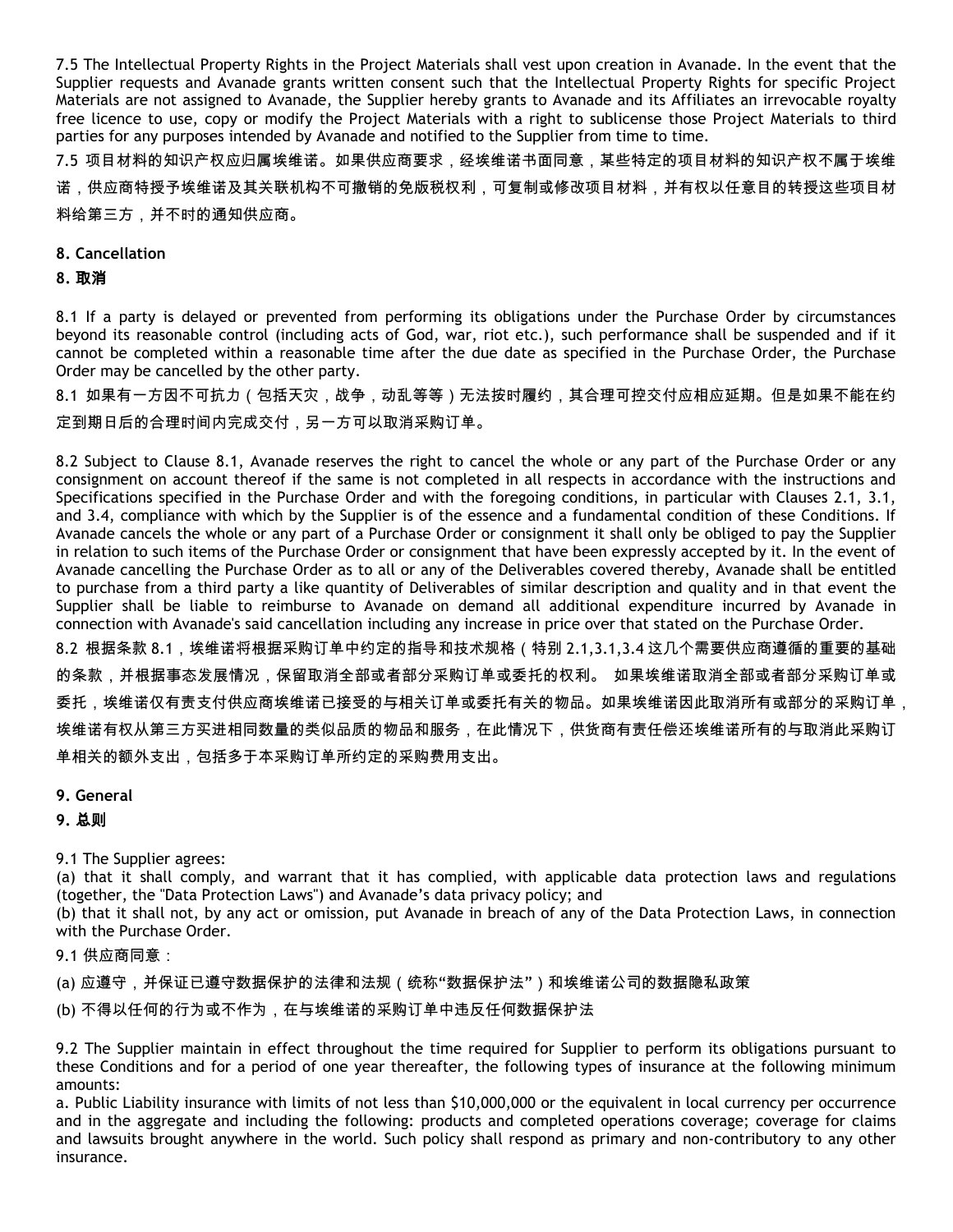- b. Workers Compensation in compliance with local law.
- c. Automobile Liability in compliance with local law.

d. Where Supplier provides professional services, Professional Indemnity insurance with limits of at least \$2,000,000 or the equivalent in local currency per claim and in the aggregate.

9.2 供应商应在必要期间及其随后一年内,履行以下条款约定的义务。以下是几种保险的最低金额:

a. 公众责任保险:累计总和不低于美元\$10,000,000 或者相等的当地货币,包括:产品和完成的操作范围,世界任何地方的 索赔和诉讼。此条款应作为主要的,并不作用于任何其他保险。

b. 工人补偿应遵守当地的法律。

c. 汽车责任应遵守当地法律。

d. 若供应商提供专业服务,专业补偿保险,每笔总共索赔不超过至少 200 万美元。

Supplier's insurance carrier must have an A.M. Best rating of A-VII or above (or equivalent rating from another recognized rating agency). Supplier shall name Avanade and its officers, directors, employees, agents, affiliates and subsidiaries as additional insured under the required Public Liability insurance. Supplier shall furnish certificates of insurance compliant with these requirements before providing products or services, at policy renewal and upon Avanade's request. If any of the foregoing insurance policies are cancelled or changed by Supplier or its insurer so as to affect the coverage required by these Conditions, Supplier shall notify Avanade in writing no less than thirty (30) days prior to such cancellation or change. Supplier shall cause its authorised subcontractors, agents, or assignees to maintain the same or substantially similar insurance coverage.

供应商的保险承运人必须有一个贝斯特 A-Ⅶ 或以上的评级(或其他认可的评级机构的同等评级)。供应商应根据所需要的 公众责任保险,为埃维诺及其管理人员,董事,雇员,代理,关联公司及子公司额外投保。供应商应在提供产品或服务前, 提供符合这些要求保险的证书,并根据埃维诺的要求续保。如果上述任何保险政策取消或由供应商或其保险公司更改,从而 影响这些条件的覆盖范围,供应商应在取消或更改的不少于三十(30)天之前书面通知埃维诺。供应商须安排其授权的分 包商,代理人,或者受让人保持相同或本质上相似的保险。

9.3 All Purchase Orders and any information disclosed to the Supplier by Avanade in relation to the same is confidential and the Supplier will not divulge or disclose it to any third party without prior express consent in writing from Avanade. 9.3 所有采购订单以及埃维诺披露给供应商的任何信息是保密的。供应商在没有事先以书面形式获得埃维诺明确同意的情形 下,不得泄露或披露给任何第三方。

9.4 The Purchase Order shall not be assigned, charged, transferred or otherwise encumbered in whole or in part by the Supplier without the prior written consent of Avanade.

9.4 未经埃维诺公司的事先书面同意,供应商不得全部或部分分配,收取,转移或以其他方式担保采购订单。

9.5 The Supplier shall not be relieved of any of the Supplier's obligations under these Conditions by the appointment of a subcontractor. The Supplier shall remain primarily liable for the acts or omissions of any subcontractors it appoints. 9.5 供应商的责任和义务不得因分包商的指定而免除。供应商仍应为任何指定分包商的行为或不作为承担主要责任。

9.6 No delay or failure by either party to exercise any of its powers, rights or remedies under these Conditions shall operate as a waiver of them.

9.6 任何一方延迟或未能行使本协议约定条款所赋予的权力,权利或补救,不得被视为放弃该权力,权利,或补救。

9.7 If any part of these Conditions are found by a court of competent jurisdiction or other competent authority to be invalid, unlawful or unenforceable then such part will be severed from the remainder of these Conditions which will continue to be valid and enforceable to the fullest extent permitted by law.

9.7 如果这些条款的任何部分在管辖权的法院或者其他主管机关视为无效,非法或不可执行,则该部分将被切断,条款的其

余部分将继续有效并执行法律规定的最大允许范围。

9.8 Subject to Clause 1.1, the Purchase Order contains the entire agreement between the parties and supersedes all negotiations, representations and proposals (written and oral) relating to its subject matter. 9.8 根据条款 1.1 采购订单包含双方的整个协议,并取代所有相关的谈判,交涉和建议(书面和口头)。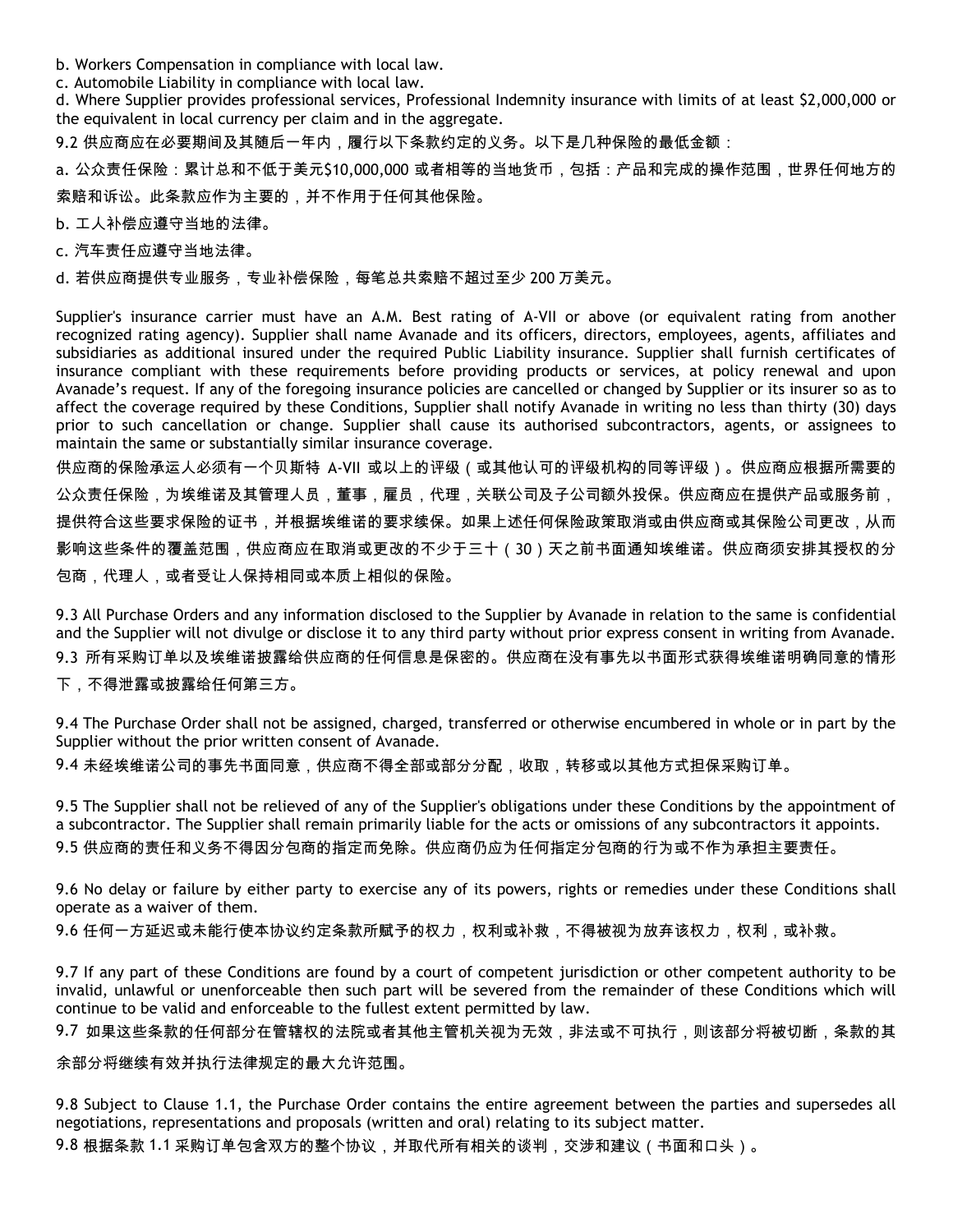9.9 These Conditions or document made a part hereof or agreed to in connection herewith may not be amended, modified or waived in any respect whatsoever except in writing signed by the parties.

9.9 条件或文件不得在原文或附加进行修正、修改或放弃,除非双方书面签字。

9.10 The parties hereby agree that the provisions of Clauses 7, 9.1, and 9.3 shall survive any termination of these Conditions.

9.10 双方同意条款 7, 9.1 和 9.3 在本条约中止后仍然有效。

9.11 The Supplier acknowledges that it is engaged as an independent contractor, and nothing in these Conditions or any Purchase Order shall be deemed or construed to create a joint venture, partnership, or employee/employer relationship between Supplier and Avanade.

9.11 供应商承认作为一个独立的承包商,本条款或订单不应被视为或解释为供应商和**埃维诺**存在合资合作伙伴关系,或雇

员/雇主之间的关系。

9.12 These Conditions and any Purchase Order shall not be an exclusive agreement between the parties. Nothing shall prevent Avanade from procuring services which are the same as or similar to the Deliverables from any third party. 9.12 条件和订单不应是双方的排他性协议。不得阻止埃维诺从第三方采购相同或类似的支付。

9.13 Each party agrees that it has not been induced to agree to these Conditions by any representation other than that expressly set out herein or in any Purchase Order.

9.13 双方同意本协议条款的制定没有受到任何其他协议上未列出的行为表现的诱导。

9.14 Compliance with Laws. Supplier warrants that it is in compliance with all applicable local and international laws, regulations and standards, including but not limited to, those relating to the design, manufacture, testing, labelling, sale and transportation of the Deliverables. Supplier will comply at all times with all applicable laws and regulations of any jurisdiction in which Supplier acts, including without limitation the U.S. Foreign Corrupt Practices Act ("FCPA") and all other anti-bribery laws. A summary of the requirements of the FCPA and Avanade's anti-bribery policy is attached in the Schedule appended to these Conditions.

9.14 遵守法律。供应商保证遵守所有适用的当地和国际法律,法规和标准,包括但不限于,相关的交付设计,制造,测试, 标签,销售和运输的。供应商在任何时候都将遵守司法管辖区中所有适用的供应商行为的法律和法规,包括但不限于美国海 外腐败行为法("反海外腐败法")和所有其他的反贿赂法。反海外腐败法和**埃维诺**的反贿赂政策的要求的汇总,附于附加 条件中。

9.15 Avanade is committed to conducting its business free from unlawful, unethical or fraudulent activity. Suppliers are expected to act in a manner consistent with the ethical and professional standards of Avanade as described in the Avanade Supplier Standards of Conduct, including prompt reporting of unlawful, fraudulent or unethical conduct. A copy of the Supplier Standards of Conduct can be found at: http://www.Avanade.com/SupplierStandardsOfConduct

9.15 **埃维诺**致力于开展合法、道德的、无欺诈行为的业务。如**埃维诺**供应商行为准则中所述,供应商将与**埃维诺**的道德和

专业标准相一致,包括非法,欺诈或不道德行为的速报。供应商行为准则的副本详见 [http://www.avanade.com/en-](http://www.avanade.com/en-us/Pages/code-of-ethics.aspx)

### [us/Pages/code-of-ethics.aspx](http://www.avanade.com/en-us/Pages/code-of-ethics.aspx)

9.16 Avanade is committed to conducting its business free from unlawful, unethical or fraudulent activity. Suppliers are expected to act in a manner consistent with the ethical and professional standards of Avanade as described in the Avanade Supplier Standards of Conduct, including prompt reporting of unlawful, fraudulent or unethical conduct. A copy of the Supplier Standards of Conduct can be found at Avanade.com/SupplierStandardsOfConduct.

9.16 埃维诺致力于开展合法、道德的、无欺诈行为的业务。如**埃维诺**供应商行为准则中所述,供应商将与**埃维诺**的道德和

专业标准相一致,包括非法,欺诈或不道德行为的速报。供应商行为准则的副本详见 [http://www.avanade.com/en](http://www.avanade.com/en-us/Pages/code-of-ethics.aspx)[us/Pages/code-of-ethics.aspx.](http://www.avanade.com/en-us/Pages/code-of-ethics.aspx)

9.17 unless otherwise specified in writing, these Conditions will be governed and construed in accordance with the law of People's Republic of China and settled exclusively and finally by arbitration with China International Economic and Trade Arbitration Commission (CIETAC) in accordance with its Arbitration Rules.